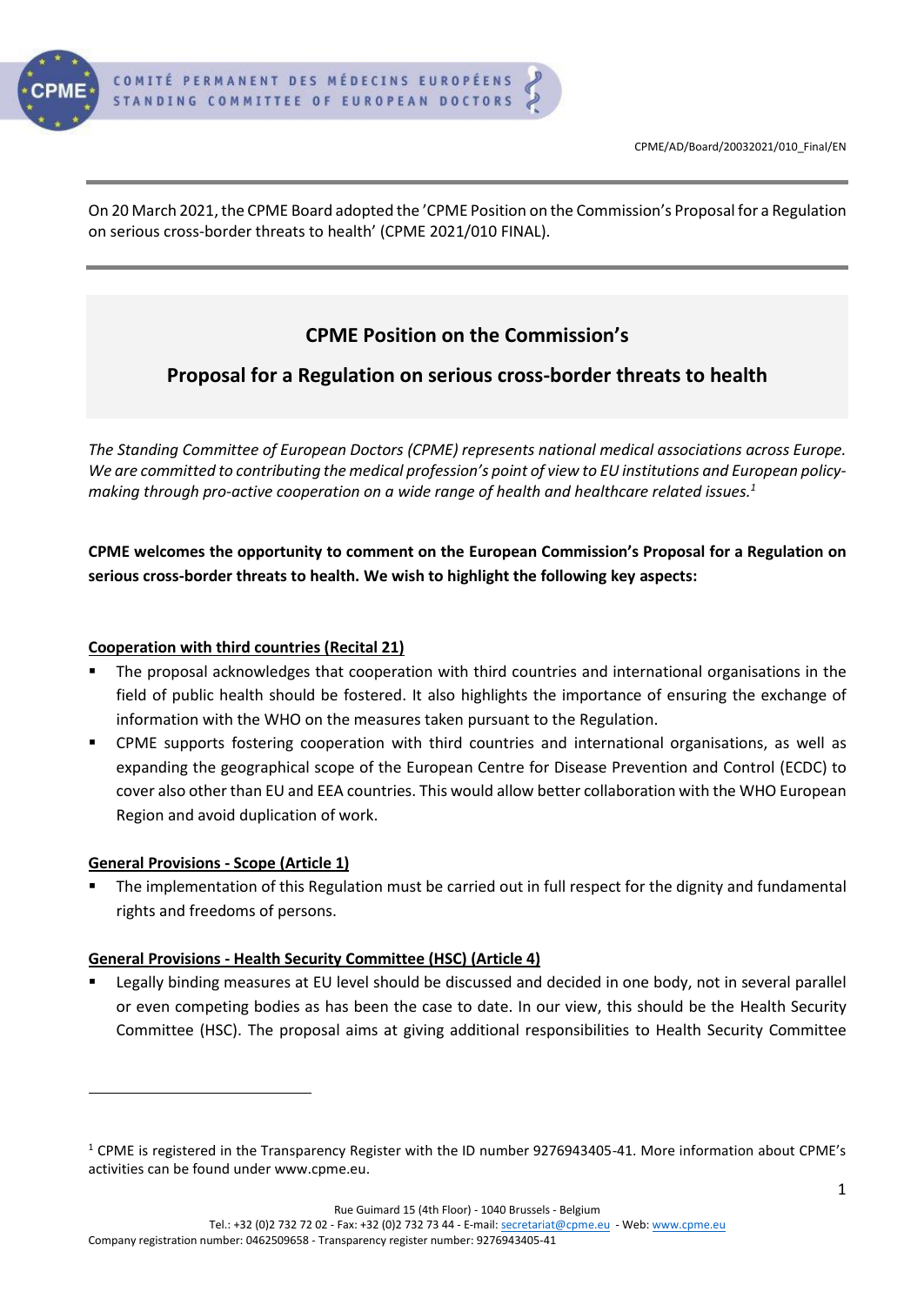(HSC) with regard to the adoption of guidance and opinions to better support Member States in the prevention and control of serious cross-border threats to health.

**•** CPME supports the strengthening of the HSC which should be able to formally adopt guidance and opinions. The ongoing COVID-19 pandemic has shown the limited ability of the HSC to enforce and coordinate the national responses around control measures or to implement the agreed common approaches.

#### **Chapter II: Preparedness and Response Planning (Articles 5-12)**

- CPME strongly believes that cross-border threats from within the EU need to be prevented where possible, so the planning in Chapter II and throughout should be called ''Prevention, Preparedness and Response Planning". ''Preparedness and Response" planning is too reactive and not sufficiently proactive.
- Moreover, where it is read 'preparedness and response planning' it should be read 'prevention, preparedness and planning'.

#### **Union Preparedness and Response Planning (Article 5)**

- The proposal aims at developing an EU health crisis and pandemic preparedness plan and requirements for the plans at national level.
- CPME welcomes the proposal to establish a new Union health crisis and pandemic plan ('the Union preparedness and response plan') to promote effective and coordinated response to cross-border health threats at Union level. It is important that the preparation of national plans will be supported by the European Centre for Disease Prevention and Control (ECDC) and other EU agencies.
- **•** Prevention, preparedness and response planning should be strengthened by scoping a set of EU public health data and define relevant data to be collected at national level which should be shared (e.g. stock of health professionals including shortages, stock of medicines, medical devices and personal protection equipment, intensive care and acute care bed capacity and beds in use, ventilators and ventilators in use, testing capacity and tests performed). Identifying the data to be shared in advance offers procedure transparency, increases trust on the adopted countermeasures by Member States and facilitates the coordination of patients in border regions, in particular by understanding a Member State capacity to treat patients from nearby Member States.
- **EX Community medicine needs to be resourced and strengthened at all levels relevant to each Member State** including national, regional and community level in order to ensure that the expertise and capacity is available to prevent and minimise threats from developing and spreading. The reference to community medicine refers to the medical specialty as described i[n Directive 2005/36/EC, Annex V, 1.3,](https://eur-lex.europa.eu/legal-content/EN/TXT/?uri=CELEX:02005L0036-20160524) covering titles in public health medicine, social medicine, epidemiology.

#### **Commission report on preparedness planning (Article 9)**

On the basis of the health systems data collected, the European Commission should develop concrete recommendations for ratios for resources per population unit for Member States to use as a benchmark for preparedness. This includes but is not limited to data on the stock of health professionals, stock of medicines, medical devices and personal protection equipment, intensive care and acute care bed capacity and beds in use, ventilators and ventilators in use, testing capacity and tests performed, and data on the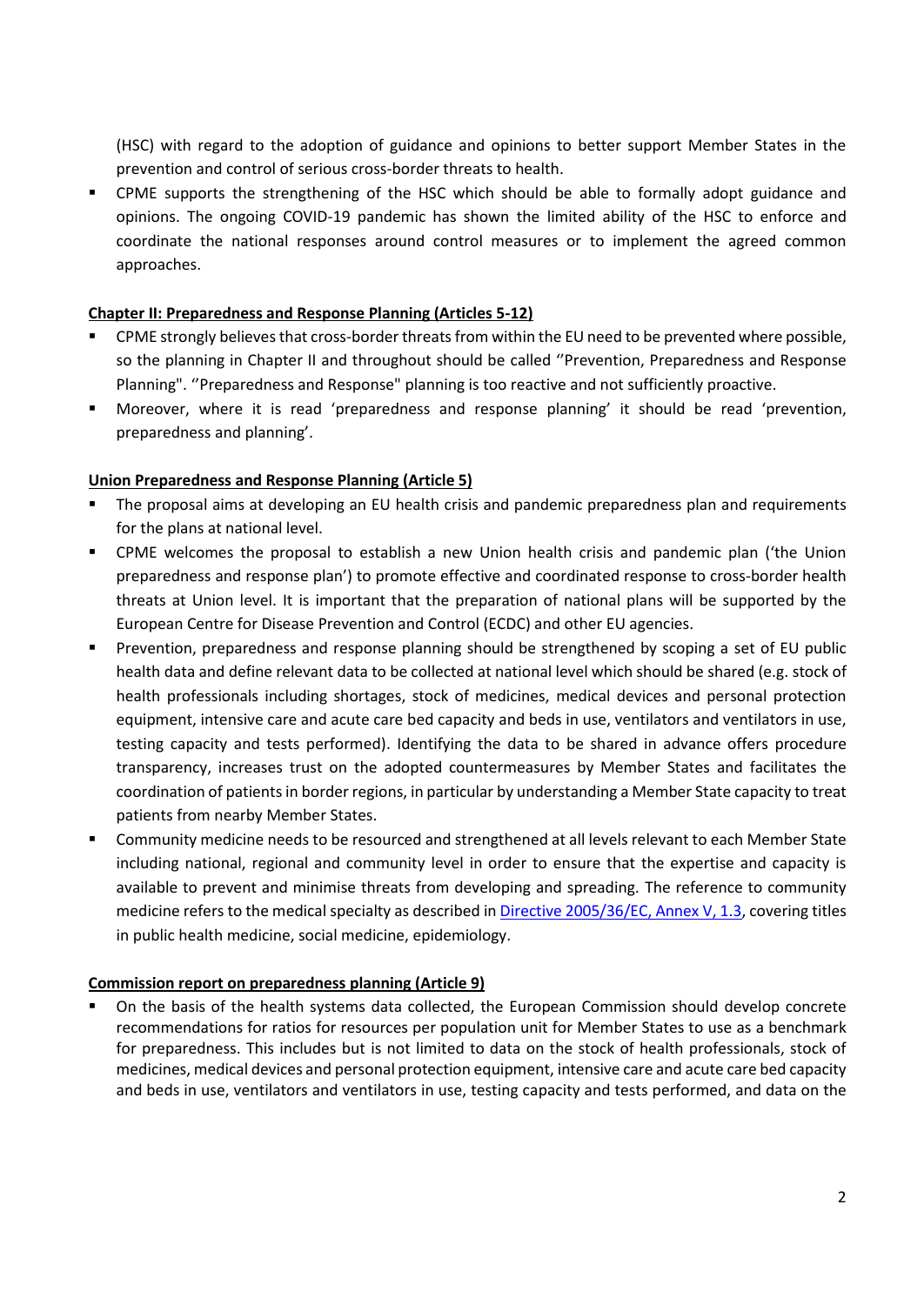resourcing of public health departments, in particular per capita staffing levels for 'community medicine' 2 (please see CPME Position on the Commission's Proposal for a Regulation amending Regulation (EC) No 851/2004 establishing a European Centre for disease prevention and control).

#### **Training for health care staff and public health staff (Article 11)**

- The proposal aims at enabling the Commission, in cooperation with the Member States, to organise training activities for healthcare staff and public health staff in the Member States, including preparedness capacities under the International Health Regulations.
- CPME believes that training of doctors and other healthcare professionals is essential. They must have knowledge and skills to develop and implement the national preparedness plans, implement activities to strengthen crisis preparedness and surveillance capacities.
- Therefore, CPME welcomes the commitment of European Commission organising training activities for healthcare staff and public health staff in the EU Member States, including preparedness capacities under the International Health Regulations.
- CPME wishes to highlight the importance of ensuring training activities also to cover 'One-Health' both in terms of content and format of training, in recognition of the interlinks between human health, animal health and the environment as well as the high percentage of communicable diseases which are zoonotic.
- Moreover, CPME supports that the training activities may be open to staff of the competent authorities of third countries and may be organised outside the Union.
- Where Member States share a land border, 'Prevention, Preparedness and Response Planning' should include familiarity with public health structures and staff in the adjoining State and should involve conducting joint cross-border exercises.
- To reduce barriers to access, training should be provided during working time and at no expense to participating healthcare professionals.

# **Epidemiological surveillance (Article 13)**

- The proposal aims at ensuring a permanent communication between the European Commission, the ECDC, and the competent authorities responsible at national level by a network for the epidemiological surveillance of the communicable diseases.
- **CPME believes that monitoring trends in communicable diseases in the wider European region is essential** to assess the situation and respond to threats with evidence-based action. Therefore, CPME finds the communication between EU institutions, EU agencies and the national level crucial.

# **Platform for surveillance (Article 14)**

- The proposal aims at building an epidemiological surveillance system at EU level which will be managed by ECDC and the data fed by Member States.
- CPME believes that human oversight is required at strategic moments of the process when implementing automated real-time surveillance for the purpose of supporting communicable disease prevention and control.

<sup>&</sup>lt;sup>2</sup> The reference to community medicine refers to the medical specialty as described in [Directive 2005/36/EC, Annex V, 1.3,](https://eur-lex.europa.eu/legal-content/EN/TXT/?uri=CELEX:02005L0036-20160524) covering titles in public health medicine, social medicine, epidemiology.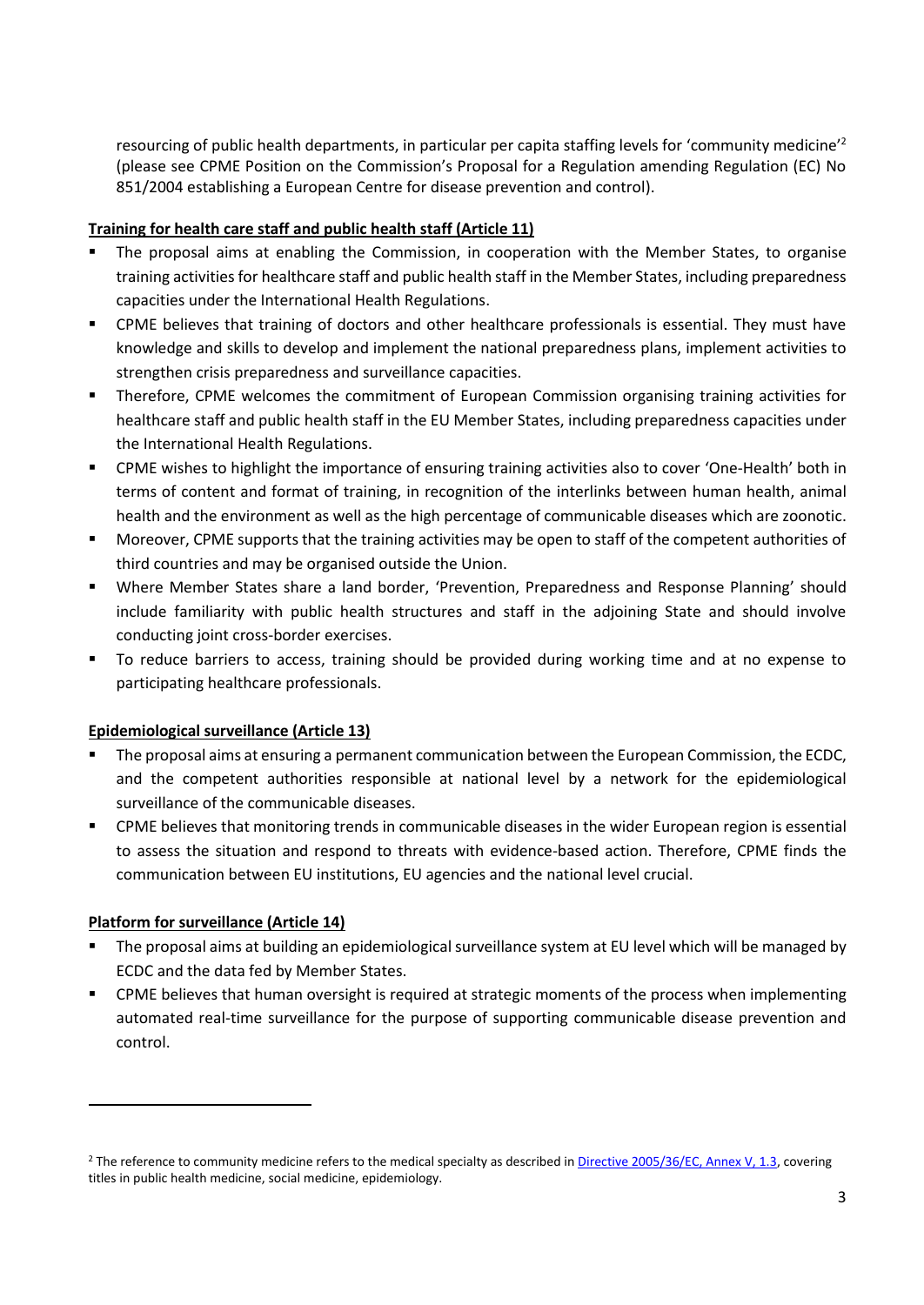- CPME further believes that the wording proposed in Article 14(2)(a) of the Regulation in relation to electronic health records is too wide and could become an open door to disproportionate access to patient data. The precise relevant health data to be processed must be listed in a separate Annex in order to be compliant with EU data protection laws.
- **•** Processing patient data can only be required for specific and concrete purposes. The proposal does not offer a definition of what implies processing patient data for 'epidemiological purposes'. This open concept can also lead to disproportionate use. CPME advocates to relate the purpose to the surveillance objective.
- Moreover, the list of the precise health data that the ECDC needs to have access to perform its tasks needs to be mapped and accounted for in the above-mentioned Annex.

### **EU reference laboratories (Article 15)**

- The proposal aims at designating EU reference laboratories to provide support to national reference laboratories to promote good practice and alignment by EU Member States on a voluntary basis on diagnostics, testing methods, use of certain tests for the uniform surveillance, notification and reporting of diseases by member states.
- CPME welcomes the proposal as the COVID-19 pandemic has shown a lack of comparable data and understanding of the situation on which to base decision-making.

### **Recognition of emergency situations (Article 23)**

CPME supports the improved coordination of clear division of competences between Member States, WHO and WHO-Europe, the EU and its agencies, and OECD as to the declarations of pandemics, subsequent containment or treatment measures, effective data collection and sharing and horizonal coordination on recommendations.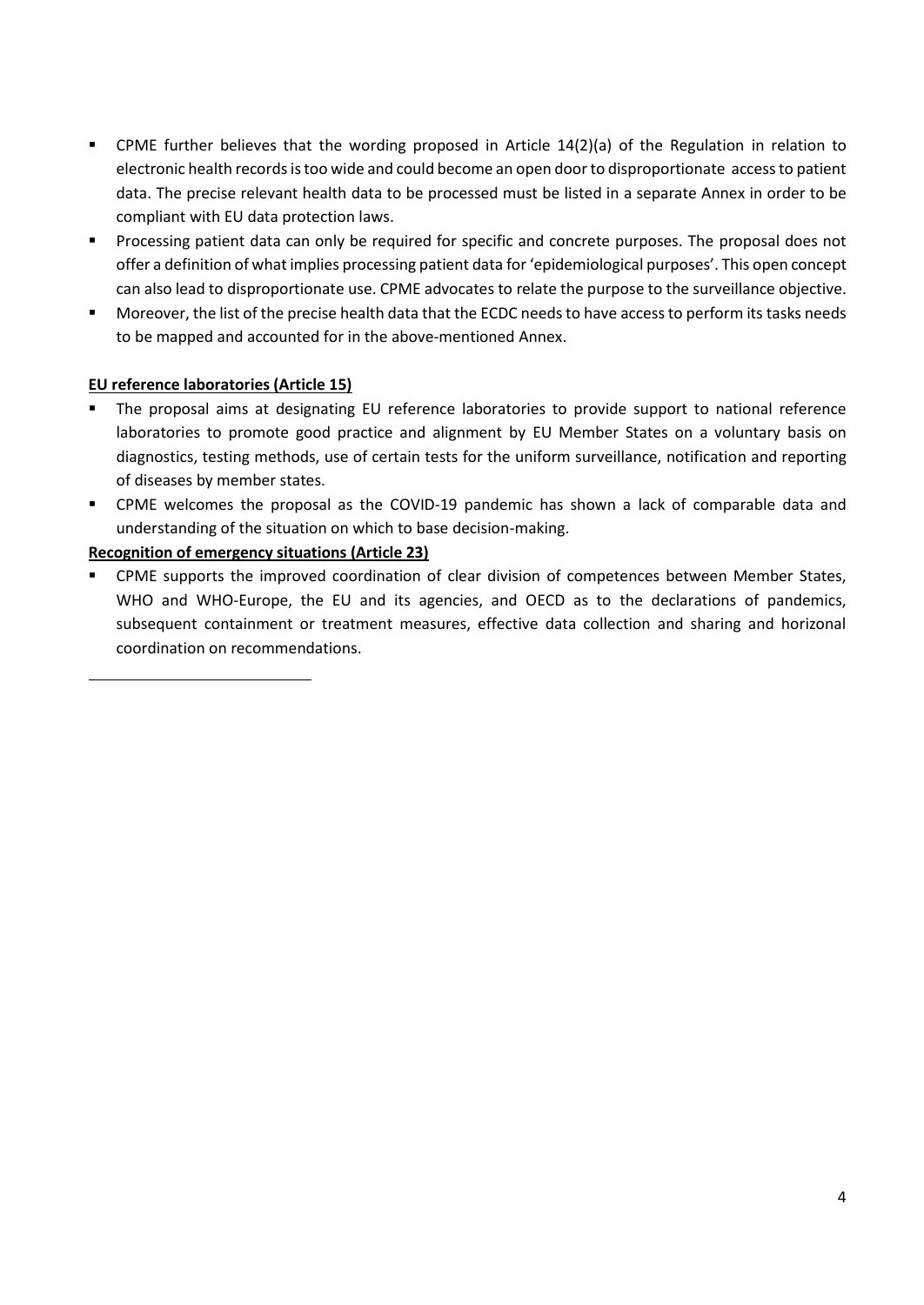### **Proposed amendments**

#### **Proposal for a regulation – Recital 7**

| Commission proposal                                | <b>CPME</b> amendments                               |
|----------------------------------------------------|------------------------------------------------------|
| (7) Preparedness and response planning are         | (7) <b>Prevention</b> , preparedness and<br>response |
| essential elements for effective monitoring, early | planning are essential elements for effective        |
| warning of and combatting serious cross-border     | monitoring, early warning of and combatting          |
| threats to health. As such, a Union health crisis  | serious cross-border threats to health. As such, a   |
| and pandemic preparedness plan needs to be         | Union health crisis and pandemic preparedness        |
| established by the Commission and approved by      | plan needs to be established by the Commission       |
| the HSC. This should be coupled with updates to    | and approved by the HSC. This should be coupled      |
| Member States' preparedness and response plans     | with updates to Member States' prevention,           |
| so as to ensure they are compatible within the     | preparedness and response plans so as to ensure      |
| regional level structures. To support Member       | they are compatible within the regional level        |
| States in this endeavour, targeted training and    | structures. To support Member States in this         |
| knowledge exchange activities for healthcare staff | endeavour, targeted training and knowledge           |
| and public health staff should be provided         | exchange activities for healthcare staff and public  |
| knowledge and necessary skills should be           | health staff should be provided knowledge and        |
| provided by the Commission and Union Agencies.     | necessary skills should be provided by the           |
| To ensure the putting into operation and the       | Commission and Union Agencies. This training         |
| running of these plans, the Commission should      | should be consistent with the One-Health             |
| conduct stress tests, exercises and in-action and  | approach in recognition of the interlinks between    |
| after-action reviews with Member States. These     | health,<br>animal<br>health<br>human<br>the<br>and   |
| plans should be coordinated, be functional and     | environment. To ensure<br>the putting<br>into        |
| updated, and have sufficient resources for their   | operation and the running of these plans, the        |
| operationalisation. Following stress tests and     | Commission should conduct stress tests, exercises    |
| reviews of the plans, corrective actions should be | and in-action and after-action reviews with          |
| implemented and the Commission should be kept      | These<br>plans<br>Member<br>States.<br>should<br>be  |
| informed of all updates.                           | coordinated, be functional and updated, and have     |
|                                                    | sufficient resources for their operationalisation.   |
|                                                    | Specific considerations should be given to border    |
|                                                    | regions, where joint cross-border exercises          |
|                                                    | should be promoted and familiarity with the          |
|                                                    | public health system structures encouraged.          |
|                                                    | Following stress tests and reviews of the plans,     |
|                                                    | corrective actions should be implemented and the     |
|                                                    | Commission should be kept informed of all            |
|                                                    | updates.                                             |
|                                                    | Justification                                        |

In recognition of the interlinks between human health, animal health and the environment as well as the high percentage of communicable diseases which are zoonotic, it is vital to explicitly include One-Health as an area of training.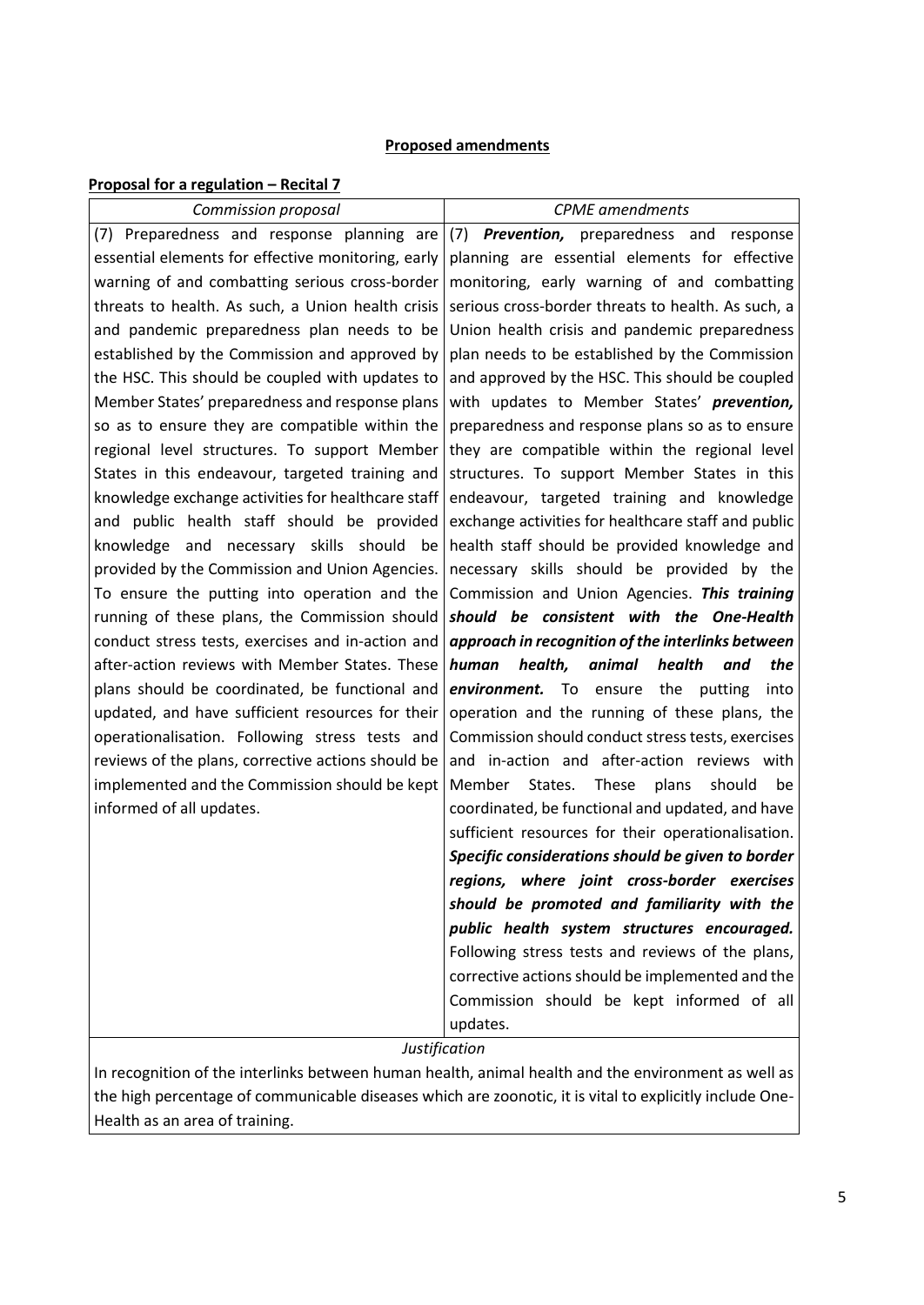# **Proposal for a regulation – Article 1 – paragraph 4 (new)**

| Commission proposal | <b>CPME</b> amendments                                                                                                                     |
|---------------------|--------------------------------------------------------------------------------------------------------------------------------------------|
|                     | (4) The implementation of this Regulation shall<br>be with full respect for the dignity and<br>fundamental rights and freedoms of persons. |
|                     | Justification                                                                                                                              |
|                     | It is important to ensure that sanitary regulations are not misused to restrict fundamental rights and                                     |

It is important to ensure that sanitary regulations are not misused to restrict fundamental rights and freedoms of individuals.

### **Proposal for a regulation – Chapter II – Title**

| Commission proposal                                                                            | <b>CPME</b> amendments                                |  |
|------------------------------------------------------------------------------------------------|-------------------------------------------------------|--|
| Preparedness and Response Planning                                                             | <b>Prevention, Preparedness and Response Planning</b> |  |
| Justification                                                                                  |                                                       |  |
| Cross-border threats from within the EU need to be prevented where possible. "Preparedness and |                                                       |  |
| Response" planning is too reactive and not sufficiently proactive.                             |                                                       |  |

# **Proposal for a regulation – Articles 5-12**

| Commission proposal                                                                                  | <b>CPME</b> amendments                                |  |
|------------------------------------------------------------------------------------------------------|-------------------------------------------------------|--|
| Preparedness and Response Planning                                                                   | <b>Prevention, Preparedness and Response Planning</b> |  |
| Justification                                                                                        |                                                       |  |
| In line with the previous amendment, where it is read 'preparedness and response planning' it should |                                                       |  |
| be read 'prevention, preparedness and planning'.                                                     |                                                       |  |
|                                                                                                      |                                                       |  |

# **Proposal for a regulation – Article 5 – paragraph 5**

| Commission proposal                               | <b>CPME</b> amendments                            |
|---------------------------------------------------|---------------------------------------------------|
| (5) In order to ensure the operation of the Union | (5) In order to ensure the operation of the Union |
| preparedness and response plan, the               | preparedness and response plan, the               |
| Commission shall conduct stress tests, exercises  | Commission shall conduct stress tests, exercises  |
| and in-action and after-action reviews with       | and in-action and after-action reviews with       |
| Member States, and update the plan as             | Member States, and update the plan as             |
| necessary.                                        | necessary.                                        |
|                                                   | The prevention, preparedness and response plan    |
|                                                   | will take into account health systems data and    |
|                                                   | relevant data to be collected at national level.  |
|                                                   | Based on EU health systems data, the European     |
|                                                   | Commission should issue recommendations as        |
|                                                   | to ratios of resources in relation to population  |
|                                                   | unit for baseline universal health coverage and   |
|                                                   | emergencies, including the option of pooling      |
|                                                   | resources at Union level.                         |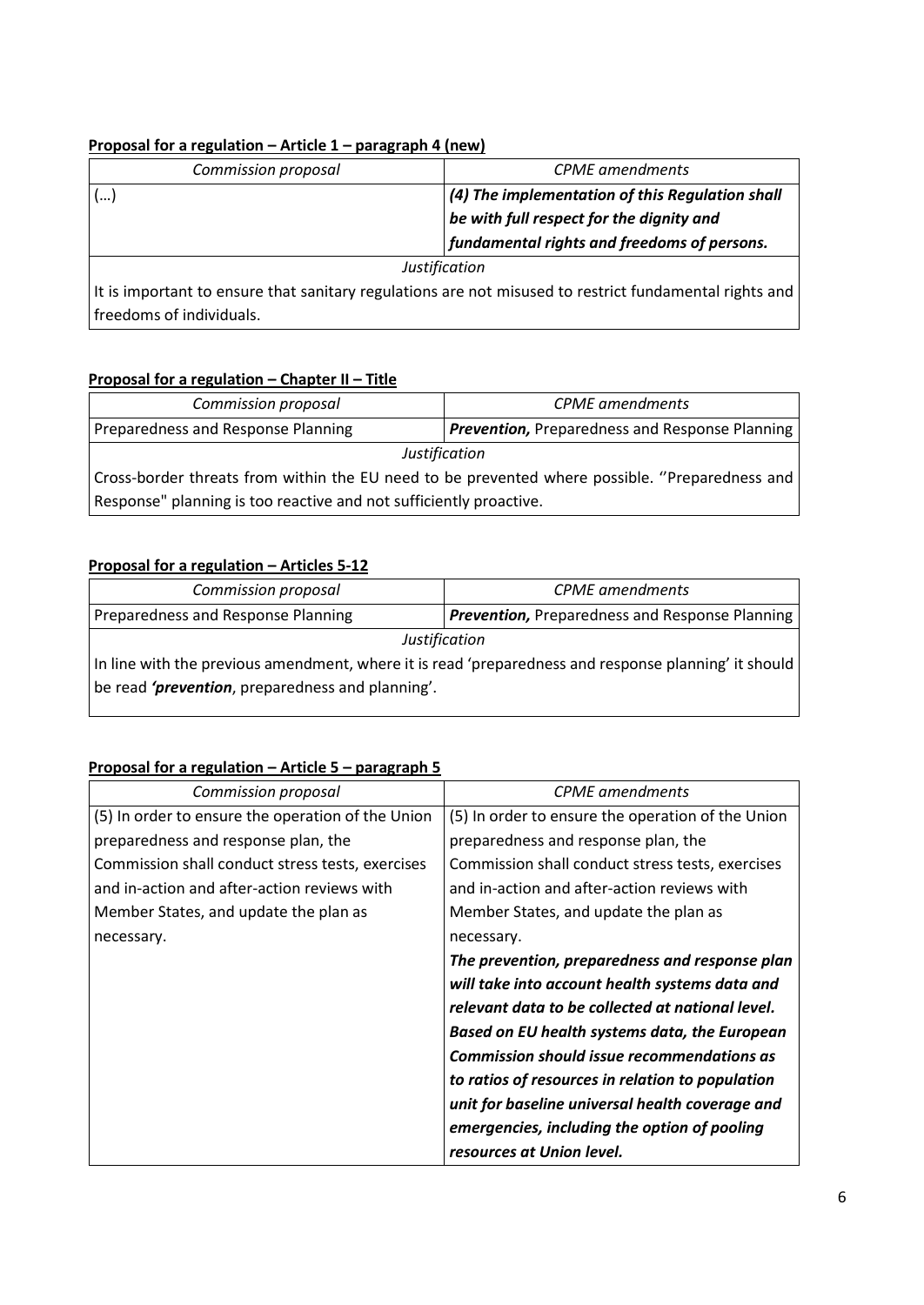#### *Justification*

The lack of robust comparable data on health systems' resources and capacities was a major barrier to better pandemic management, therefore it is necessary to ensure that plans are grounded in upto-date evidence. Additionally, ratios for resources per population unit are guidance to identify under resourced areas. This includes but is not limited to data on the stock of health professionals, stock of medicines, medical devices and personal protection equipment, intensive care and acute care bed capacity and beds in use, ventilators and ventilators in use, testing capacity and tests performed, and data on the resourcing of public health departments, in particular per capita staffing levels for 'community medicine'. The reference to community medicine refers to the medical specialty as described in *Directive 2005/36/EC*, Annex V, 1.3, covering titles in public health medicine, social medicine, epidemiology.

| Commission proposal                                                                                        | <b>CPME</b> amendments                          |
|------------------------------------------------------------------------------------------------------------|-------------------------------------------------|
| (2) The Commission may adopt                                                                               | (2) The Commission may adopt                    |
| recommendations on preparedness and response                                                               | recommendations on preparedness and response    |
| planning addressed to Member States based on                                                               | planning addressed to Member States based on    |
| the report referred to in paragraph 1.                                                                     | the report referred to in paragraph 1.          |
|                                                                                                            | These recommendations shall include ratios for  |
|                                                                                                            | resources per population unit, developed on the |
|                                                                                                            | basis of good practice and policy assessments.  |
| Justification                                                                                              |                                                 |
| The membership of comedition has the content of the comedia Asia has Change come man cofficiently measured |                                                 |

# **Proposal for a regulation – Article 9 – paragraph 2**

The pandemic showed that health systems in several Member States were not sufficiently resourced, e.g. in terms of intensive care unit capacity or healthcare professionals to staff the units. It is therefore necessary to make explicit recommendations of ratios for resources per population unit as a benchmark for Member State action.

# **Proposal for a regulation – Article 11 – paragraph 1**

| Commission proposal                                       | <b>CPME</b> amendments                                                                                                                                                                     |
|-----------------------------------------------------------|--------------------------------------------------------------------------------------------------------------------------------------------------------------------------------------------|
|                                                           | (1) The Commission may organise training $(1)$ The Commission may organise training<br>activities for healthcare staff and public health activities for healthcare staff and public health |
| staff in the Member States, including staff in the Member | States,<br>including                                                                                                                                                                       |
|                                                           | preparedness capacities under the International preparedness capacities under the International                                                                                            |
| Health Regulations.                                       | <b>Health Regulations.</b>                                                                                                                                                                 |
|                                                           | The Commission shall organise those activities in The Commission shall organise those activities in                                                                                        |
|                                                           | cooperation with the Member States concerned.   cooperation with the Member States concerned.                                                                                              |
|                                                           | At border regions, joint cross-border exercises                                                                                                                                            |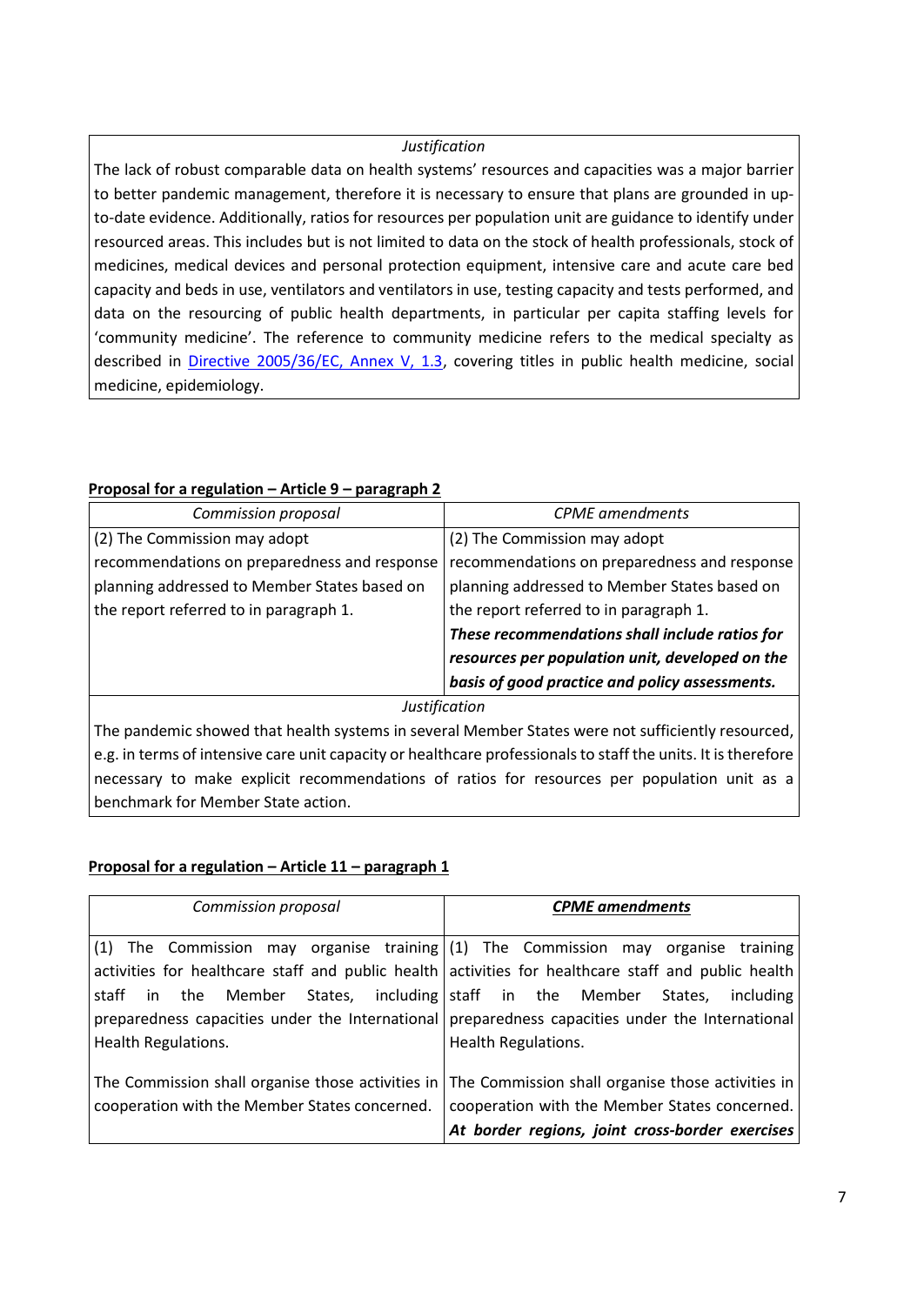|                                                                                                          | should be promoted and familiarity with public<br>health systems encouraged. |
|----------------------------------------------------------------------------------------------------------|------------------------------------------------------------------------------|
| Justification                                                                                            |                                                                              |
| Due to patient mobility in border regions there is a need to ensure that the healthcare staff and public |                                                                              |
| health staff understand the public health system of the adjoining Member State and are able to trust     |                                                                              |

each other by conducting joint exercises.

### **Proposal for a regulation – Article 11 – paragraph 2**

| Commission proposal                                  | <b>CPME</b> amendments                               |
|------------------------------------------------------|------------------------------------------------------|
| (2) The training activities referred to in paragraph | (2) The training activities referred to in paragraph |
| 1 shall aim to provide staff referred to in that     | 1 shall aim to provide staff referred to in that     |
| paragraph with knowledge and skills necessary in     | paragraph with knowledge and skills necessary in     |
| particular to develop and implement the national     | particular to develop and implement the national     |
| preparedness plans referred to in Article 6,         | preparedness plans referred to in Article 6,         |
| implement activities to strengthen crisis            | implement activities to strengthen crisis            |
| preparedness and surveillance capacities             | preparedness and surveillance capacities             |
| including the use of digital tools.                  | including the use of digital tools and consistent    |
|                                                      | with the One-Health approach.                        |
| 1. <i>.</i>                                          |                                                      |

*Justification*

In recognition of the interlinks between human health, animal health and the environment as well as the high percentage of communicable diseases which are zoonotic, it is vital to explicitly include One-Health as an area of training.

# **Proposal for a regulation – Article 14 – paragraph 1**

| Commission proposal                                                                           | <b>CPME</b> amendments                                                                              |
|-----------------------------------------------------------------------------------------------|-----------------------------------------------------------------------------------------------------|
| (1)                                                                                           | The ECDC shall ensure the further $(1)$ The ECDC shall ensure the further                           |
|                                                                                               | development of the digital platform through development of the digital platform through             |
|                                                                                               | which data are managed and automatically which data are managed and automatically                   |
|                                                                                               | exchanged, to establish integrated and exchanged, to establish integrated and                       |
|                                                                                               | interoperable surveillance systems enabling real- interoperable surveillance systems enabling real- |
|                                                                                               | time surveillance where appropriate, for the time surveillance where appropriate, for the           |
|                                                                                               | purpose of supporting communicable disease purpose of supporting communicable disease               |
| prevention and control.                                                                       | prevention and control. Human oversight should                                                      |
|                                                                                               | be ensured.                                                                                         |
| Justification                                                                                 |                                                                                                     |
| There needs to be assurances that a buman is in the loop at seme noint during the presence of |                                                                                                     |

There needs to be assurances that a human is in the loop at some point during the process of automated exchange and analysis.